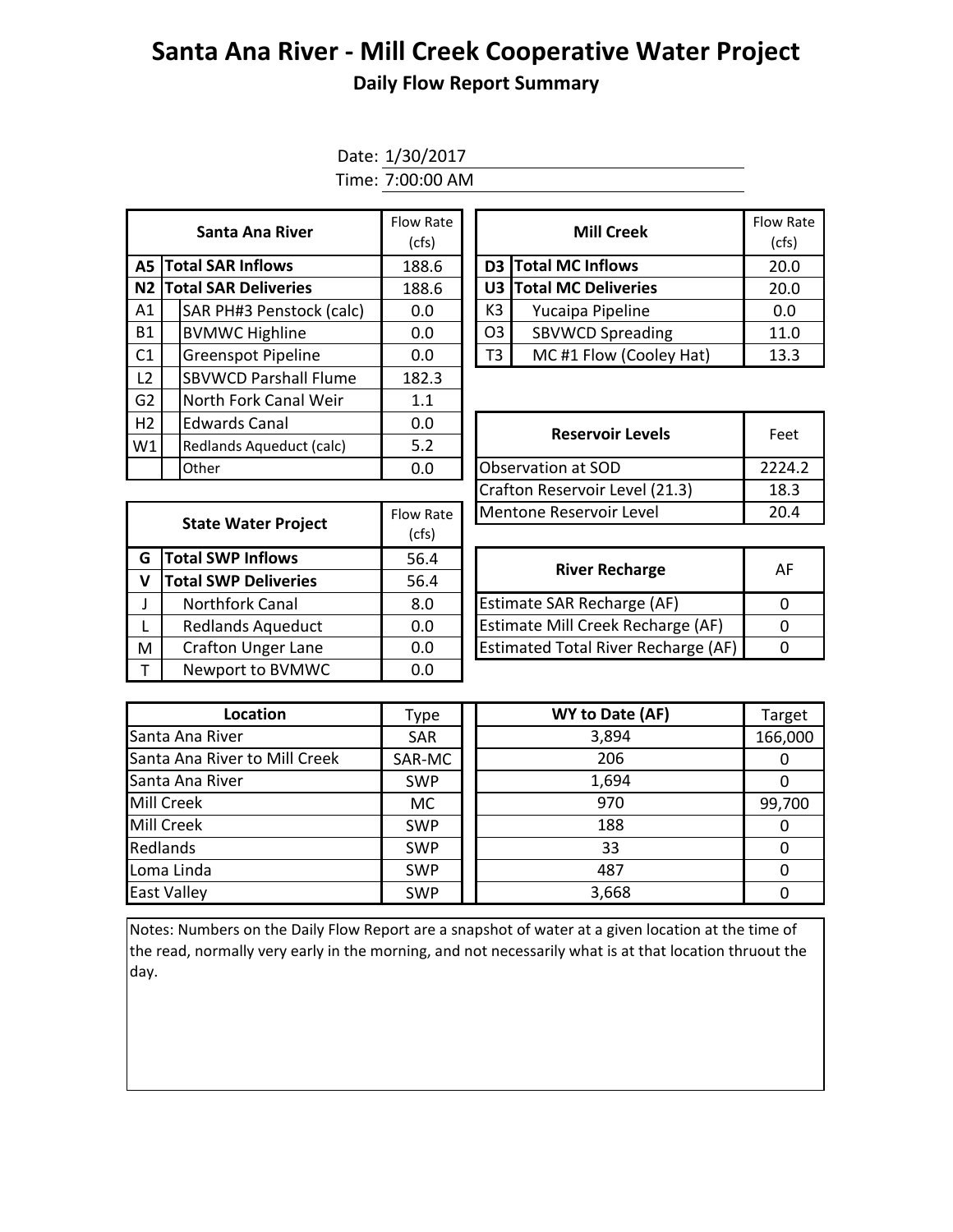## **Santa Ana River - Mill Creek Cooperative Water Project**

**Daily Flow Report**

|                 |                                                                    |               |                      | Date:                                                   | 1/30/2017                    |                           |                                                          |               |                  |                                                                |                             |
|-----------------|--------------------------------------------------------------------|---------------|----------------------|---------------------------------------------------------|------------------------------|---------------------------|----------------------------------------------------------|---------------|------------------|----------------------------------------------------------------|-----------------------------|
|                 |                                                                    |               |                      | Time:                                                   | 7:00:00 AM                   |                           |                                                          |               |                  |                                                                |                             |
|                 |                                                                    |               |                      |                                                         | <b>State Water Project</b>   |                           | <b>Deliveries</b>                                        |               |                  |                                                                |                             |
|                 | <b>Inflows</b><br><b>BBMWD In-lieu</b>                             | 0.0           | H                    | <b>EVWD Treatment Plant</b>                             | 0.0                          | М                         | Crafton Unger Lane                                       | 0.0           | $\sf S$          | <b>SBCFCD Grove</b>                                            | 0.0                         |
| B               | Muni test at Greenspot Station                                     | 0.0           |                      | Santa Ana Low Turnout                                   | 40.4                         | N                         | <b>BVMWC Boullioun Box</b>                               | 0.0           |                  | Newport for BVMWC                                              | 0.0                         |
| c               | <b>Exchange Water</b>                                              |               |                      | Northfork Canal                                         |                              | P                         | <b>SARC West</b>                                         | 0.0           |                  | M/C spreading at Zanja Tate                                    |                             |
| D               | <b>Purchased Water</b>                                             | 0.0<br>3.0    | К                    | <b>Edwards Canal</b>                                    | 8.0<br>0.0                   | $\sf Q$                   | Zanja                                                    | 0.0           | ${\sf W}$        | <b>Tres Lagos</b>                                              | 8.0<br>0.0                  |
|                 |                                                                    |               |                      |                                                         |                              | ${\sf R}$                 |                                                          |               | v                |                                                                |                             |
| Ε               | Redlands Aqueduct Leakage                                          | 0.0           |                      | <b>Redlands Aqueduct</b>                                | 0.0                          |                           | <b>Tate Treatment Plant</b>                              | 0.0           |                  | <b>Total SWP Deliveries</b>                                    | 56.4                        |
| G               | Recharge Project<br><b>Total SWP Inflows</b>                       | 53.4<br>56.4  |                      |                                                         |                              |                           |                                                          |               |                  |                                                                |                             |
|                 |                                                                    |               |                      |                                                         | Santa Ana River Inflows      |                           |                                                          |               |                  |                                                                |                             |
|                 | <b>SAR PH #3 Penstock (calc)</b>                                   |               |                      | <b>BVMWC Highline</b>                                   |                              |                           | <b>SOD Release Subtotal</b>                              |               |                  | <b>Total SAR Inflows</b>                                       |                             |
| G2              | Northfork Canal Weir                                               | 1.1           |                      | Newport                                                 | 0.0                          |                           | D1 BVMWC River PU (USGS)                                 | 6.3           |                  | A1 SAR PH #3 Penstock (calc)                                   | 0.0                         |
| H2              | <b>Edwards Canal</b>                                               | 0.0           | A2                   | <b>Boullioun Box Weir</b>                               | 0.0                          | E1                        | Main River Gage (USGS)                                   | 182.3         | <b>B1</b>        | <b>BVMWC Highline</b>                                          | 0.0                         |
|                 | Tailrace Valve to Parshall Flume                                   |               | D <sub>2</sub>       |                                                         |                              |                           |                                                          | minus         |                  |                                                                |                             |
| J2              |                                                                    | 0.0           | E <sub>2</sub>       | Boullioun Box to Zanja                                  | 0.0                          |                           |                                                          |               | C1               | <b>Greenspot Pipeline</b>                                      | 0.0                         |
| K <sub>2</sub>  | Northfork Parshall Flume                                           | 0.0           | F <sub>2</sub>       | SBVWCD Mill Creek Spreading                             | 0.0                          |                           | F1 Greenspot Spill                                       | 0.0           | D <sub>1</sub>   | <b>BVMWC River PU (USGS)</b>                                   | 6.3                         |
| V1              | PH#3 Afterbay SpillLoss to SAR                                     | 0.0           | <b>B1</b>            | <b>BVMWC Highline</b>                                   | 0.0                          | Z1                        | <b>SOD Release Subtotal</b>                              | 188.6         | E1               | Main River Gage (USGS)                                         | 182.3                       |
|                 | W1 Redlands Aqueduct / Sandbox                                     | 5.6           |                      |                                                         |                              |                           |                                                          |               | D <sub>1</sub> a | BV Pick-Up gated                                               | □                           |
| Υ1              | Redlands Sandbox Spill                                             | 0.0           |                      | Other                                                   |                              |                           | Seven Oaks Dam                                           |               | A5               | <b>Total SAR Inflows</b>                                       | 188.6                       |
|                 |                                                                    | minus         |                      | J1 Big Bear Lake Release                                | 0.9                          | W                         | Observation at SOD                                       | 2224.2        |                  |                                                                |                             |
|                 | D1 BVMWC River PU (USGS)                                           | 6.3           | L1                   | SCE SAR AVM (SCADA)                                     | 0.0                          | $\boldsymbol{\mathsf{x}}$ | SOD Reservoir Elevation (scada)                          | 2223.3        |                  | <b>Edison Generation</b>                                       |                             |
| $\mathbf{11}$   | <b>Redlands Tunnel</b>                                             | 0.4           | X1                   | SAR-MC Spread (Red. Aqueduct)                           | 0.0                          |                           | Debris Pool Elevation                                    | 0.0           |                  | <b>SAR PH#1 Generating</b>                                     | □                           |
| A1              | SAR PH #3 Penstock (calc)                                          | 0.0           |                      |                                                         |                              |                           |                                                          |               |                  | SAR PH#3 Generating                                            | □                           |
| K1              | PH3# Penstock (SCADA)                                              | 0.0           |                      |                                                         |                              |                           |                                                          |               |                  |                                                                |                             |
|                 |                                                                    |               |                      |                                                         |                              |                           | Santa Ana River Deliveries                               |               |                  |                                                                |                             |
|                 | <b>Greenspot Pipeline</b>                                          |               |                      | <b>Tailrace Pipeline</b>                                |                              |                           | <b>SBVWCD Parshall FlumeTo Basins</b>                    |               |                  | <b>Deliveries</b>                                              |                             |
|                 | M1 SBCFCD Grove                                                    | 0.0           | G <sub>2</sub>       | Northfork Canal Weir                                    | 1.1                          |                           | J2 Tailrace Valve to Parshall Flume                      | 0.0           | V1               | SAR PH #3 Afterbay Spill                                       | 0.0                         |
|                 | N1 BVMWC Highline                                                  | 0.0           | H2                   | <b>Edwards Canal</b>                                    | 0.0                          | K2                        | Northfork Parshall Flume                                 | 0.0           | W1               | Redlands Aqueduct / Sandbox                                    | 5.6                         |
| 01              | Newport for BVMWC                                                  | 0.0           | 12                   | Tailrace Valve to Parshall Flume                        | 0.0                          | H1                        | <b>SBVWCD Diversion</b>                                  | 182.3         | $\sqrt{1}$       | Redlands Sandbox Spill                                         | 0.0                         |
| P1              | SBVWCD Mill Creek Spreading                                        | 0.0           | K2                   | Northfork Parshall Flume                                | 0.0                          | L <sub>2</sub>            | <b>SBVWCD Parshall Flume</b>                             | 182.3         | Z <sub>2</sub>   | Cuttle Weir To River                                           | 0.0                         |
|                 | Q1 Crafton WC Unger Lane                                           | 0.0           | 12                   | <b>Tailrace Pipeline</b>                                | 1.1                          |                           | Parshall Flume (SCADA)                                   | 182.3         | <b>B1</b>        | <b>BVMWC Highline</b>                                          | 0.0                         |
| R1              | <b>BVMWC Highline to Boullioun</b>                                 | 0.0           |                      |                                                         |                              |                           |                                                          |               | C1               | <b>Greenspot Pipeline</b>                                      | 0.0                         |
| S <sub>1</sub>  | Crafton WC Boullioun                                               | 0.0           |                      |                                                         |                              |                           | Irrigation                                               |               | 12               | <b>Tailrace Pipeline</b>                                       | 1.1                         |
| T <sub>1</sub>  | Tate Pump Station to Zanja                                         | 0.0           |                      |                                                         |                              |                           | D2 Boullioun Box Weir                                    | 0.0           | L2               | <b>SBVWCD Parshall Flume</b>                                   | 182.3                       |
|                 |                                                                    |               |                      |                                                         |                              |                           |                                                          |               |                  |                                                                |                             |
|                 |                                                                    |               |                      |                                                         |                              |                           |                                                          |               |                  |                                                                |                             |
| ${\bf C1}$      | <b>Greenspot Pipeline</b>                                          | 0.0           |                      |                                                         |                              |                           |                                                          | minus         |                  |                                                                | minus                       |
|                 |                                                                    |               |                      |                                                         |                              |                           | B <sub>2</sub> Gay Overflow                              | 0.0           | $_{\rm J2}$      | Tailrace Valve to Parshall Flume                               | 0.0                         |
|                 |                                                                    |               |                      |                                                         |                              | C <sub>2</sub>            | <b>Irrigation</b>                                        | 0.0           | K <sub>2</sub>   | Northfork Parshall Flume                                       | 0.0                         |
|                 |                                                                    |               |                      |                                                         |                              |                           |                                                          |               | 1                | <b>Redlands Tunnel</b>                                         | 0.4                         |
|                 |                                                                    |               |                      |                                                         |                              |                           |                                                          |               | N2               | <b>Total SAR Deliveries</b>                                    | 188.6                       |
|                 |                                                                    |               |                      |                                                         | <b>Mill Creek Inflows</b>    |                           |                                                          |               |                  |                                                                |                             |
|                 | <b>Total MC Inflows</b>                                            |               |                      | <b>Other</b>                                            |                              |                           |                                                          |               |                  |                                                                |                             |
| A3              | <b>RPU Flow</b>                                                    | 0.0           | E <sub>3</sub>       | M/C #1 Penstock Flow                                    | 0.0                          |                           |                                                          |               |                  |                                                                |                             |
| <b>B3</b>       | M/C #3 Penstock                                                    | 13.3          | F3                   | Stream Parshall Flume to Yucaipa                        | 0.0                          |                           |                                                          |               |                  |                                                                |                             |
| C3              | SBVWCD Mill Creek Diversion                                        | 6.7           |                      | G3 Observation at Garnet                                | $0.0\,$                      |                           |                                                          |               |                  |                                                                |                             |
| D <sub>3</sub>  | <b>Total MC Inflows</b>                                            | 20.0          |                      |                                                         |                              |                           |                                                          |               |                  |                                                                |                             |
|                 |                                                                    |               |                      |                                                         | <b>Mill Creek Deliveries</b> |                           |                                                          |               |                  |                                                                |                             |
|                 | <b>Yucaipa Pipeline</b>                                            |               |                      | <b>MC#1 Flow (Cooley Hat)</b>                           |                              |                           | <b>Total MC Deliveries</b>                               |               |                  | Other                                                          |                             |
| 13              | Yucaipa Regional Park                                              | 0.0           | <b>P3</b>            | Tate Inflow                                             | 7.9                          |                           | c3 SBVWCD Mill Creek Diversion                           | 6.7           | H3               | Mentone Reservoir Level                                        | 20.4                        |
| J3              | <b>Wilson Creek Spreading</b>                                      | 0.0           | Q3                   | East Weir to Mill Creek                                 | 4.3                          | T3                        | Mill Creek #1 Flow (Cooley Hat)                          | 13.3          |                  | Boullioun to BVMWC Highline                                    | 0.0                         |
| K3              | <b>Yucaipa Pipeline</b>                                            | 0.0           | S <sub>3</sub>       | East Weir to Zanja                                      | 1.1                          | U3                        | <b>Total MC Deliveries</b>                               | 20.0          | V3               | Zania West Weir to CWC Canal                                   | 0.2                         |
|                 |                                                                    |               | T3                   | MC #1 Flow (Cooley Hat)                                 | 13.3                         |                           |                                                          |               | W3               | Mill Creek PH #2,3 Afterbay Spill                              | 0.0                         |
|                 | <b>SBVWCD MC Spreading</b>                                         |               |                      |                                                         |                              |                           |                                                          |               | Y <sub>3</sub>   | Crafton Reservoir Level (21.3)                                 | 18.3                        |
|                 | C3 SBVWCD Mill Creek Diversion                                     | 6.7           |                      |                                                         |                              |                           |                                                          |               |                  |                                                                |                             |
|                 |                                                                    |               |                      |                                                         |                              |                           |                                                          |               |                  |                                                                |                             |
|                 | L3 East Weir (MC)                                                  | 4.3           |                      |                                                         |                              |                           |                                                          |               |                  |                                                                |                             |
|                 | M3 BVHL (SAR)                                                      | 0.0           |                      |                                                         |                              |                           |                                                          |               |                  |                                                                |                             |
| X1              | SAR-MC Spread (Red. Aqueduct)                                      | 0.0           |                      |                                                         |                              |                           |                                                          |               |                  |                                                                |                             |
| O3              | <b>SBVWCD MC Spreading</b>                                         | 11.0          |                      |                                                         |                              |                           |                                                          |               |                  |                                                                |                             |
|                 |                                                                    |               |                      |                                                         | <b>SBVWCD Recharge</b>       |                           |                                                          |               |                  |                                                                |                             |
|                 | Location                                                           | Type          |                      | Previous Day (AF)                                       |                              |                           | WY To Date (AF)                                          | <b>Target</b> |                  | <b>Calendar Year To Date (AF)</b>                              | <b>Target</b>               |
|                 | A4 Santa Ana River                                                 | SAR           | E4                   | 1,125.7                                                 |                              | $\vert 4$                 | 3,893.6                                                  | 166,000       | 4                | 2,991.0                                                        | 166,000                     |
| M4<br><b>B4</b> | Santa Ana Rvr to Mill Creek                                        | SAR-MC<br>SWP | N <sub>4</sub><br>F4 | 2.1                                                     |                              | 04<br>J <sub>4</sub>      | 205.5                                                    |               | 04<br>J4         | 42.9                                                           |                             |
|                 | Santa Ana River<br>C4 Mill Creek                                   | MC            | G4                   | 251.2<br>78.0                                           |                              | K4                        | 1,694.0<br>969.5                                         | 99,700        | K4               | 1,694.0<br>740.9                                               | 99,700                      |
| D <sub>4</sub>  | Mill Creek                                                         | SWP           | H4                   | 47.6                                                    |                              | L4                        | 188.1                                                    |               | L4               | 188.1                                                          |                             |
|                 | Redlands                                                           | SWP           |                      | 0.0                                                     |                              |                           | 32.9                                                     |               |                  | 0.0                                                            |                             |
|                 | Loma Linda                                                         | SWP           |                      | 0.0                                                     |                              |                           | 486.6                                                    |               |                  | 0.0                                                            |                             |
|                 | East Valley                                                        | SWP           |                      | 0.0                                                     |                              |                           | 3,668.4                                                  |               |                  | 0.0                                                            |                             |
|                 | SAR Passing Cuttle Weir (cfs)                                      | 0             |                      | Share of Lost SAR Flow                                  | 0                            |                           | Estimate SAR flow (cfs)                                  | 0             |                  | Estimate SAR Recharge (AF)                                     | $\mathbf 0$                 |
|                 | Mill Creek Passing Garnet (cfs)<br>Flow in the River Above Alabama | 0<br>0        |                      | Share of Lost Mill Creek Flow<br>Flowing Beyond Alabama | 0<br>$\mathbf{0}$            |                           | Estimate Mill Creek flow (cfs)<br>Total River Flow (cfs) | 0<br>0        |                  | Estimate Mill Creek Recharge (AF)<br>Total River Recharge (AF) | $\mathbf 0$<br>$\mathbf{0}$ |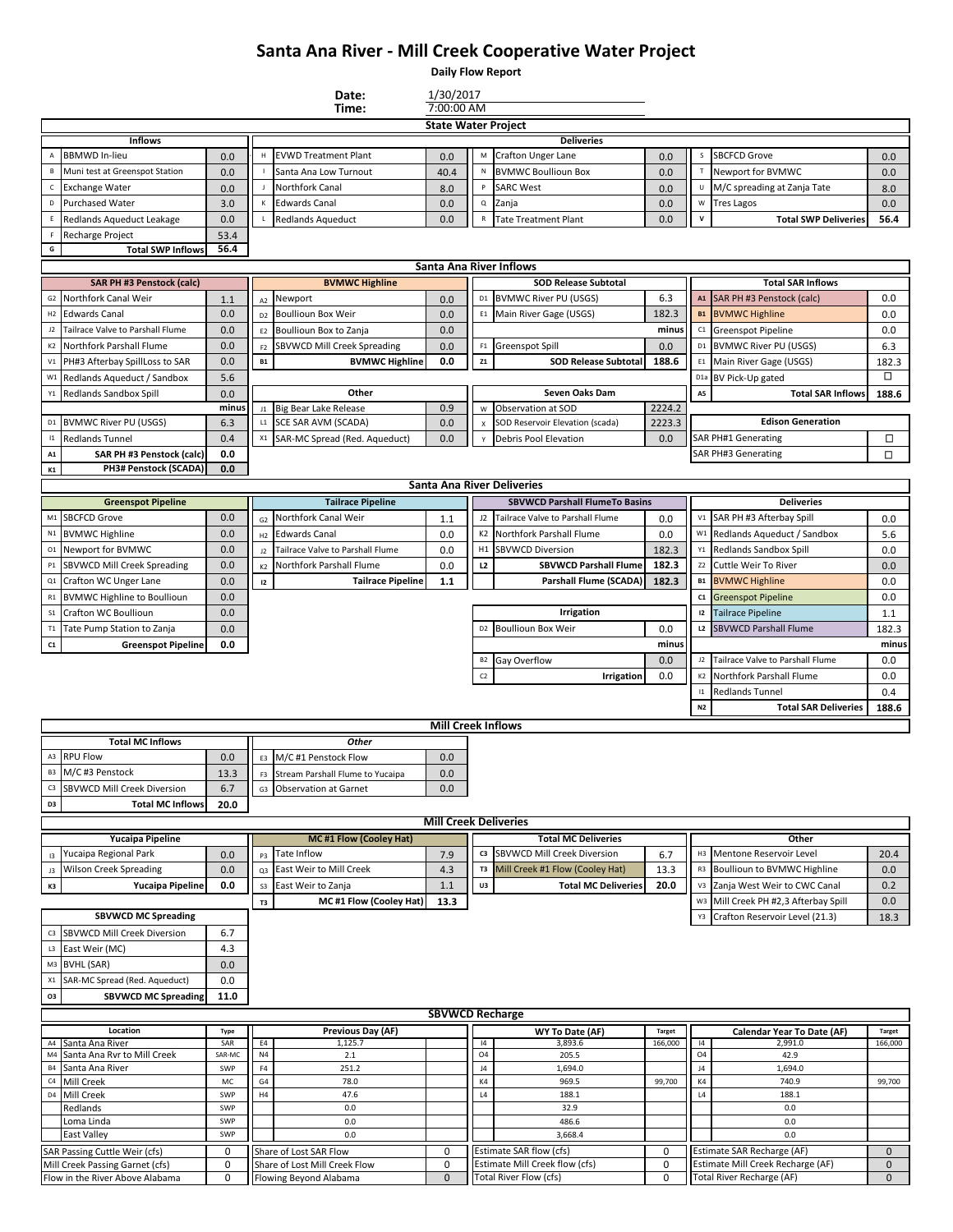## Santa Ana River - Mill Creek Cooperative Water Project Mill Creek Stations